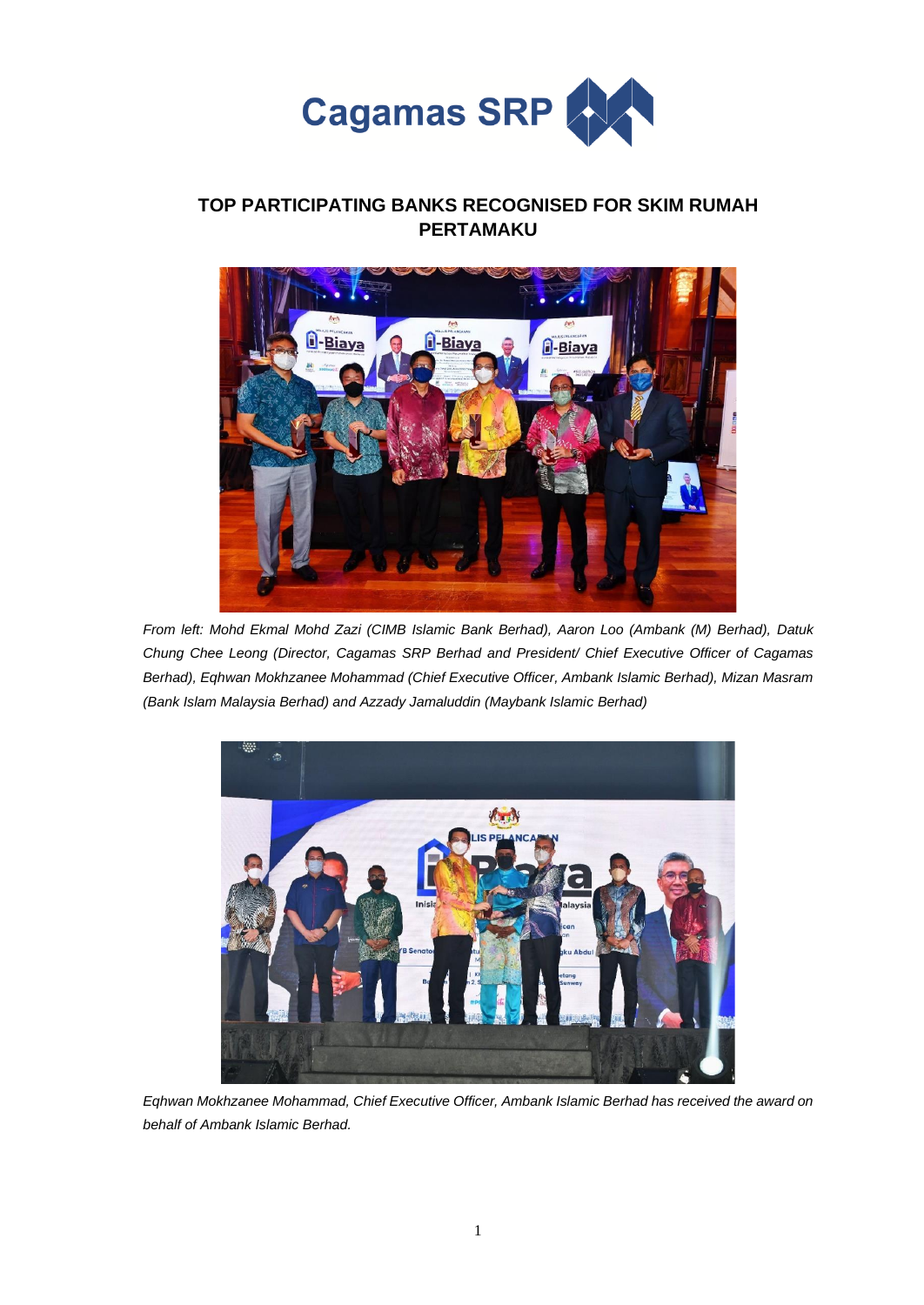

**Kuala Lumpur, 15 April 2022 –** The Ministry of Finance (MOF) and Cagamas SRP Berhad ("Cagamas SRP" or "the Company") presented awards to the Top Participating Banks for the Skim Rumah Pertamaku ("SRP" or "the Scheme") during the Inisiatif Pembiayaan Perumahan Malaysia (i-Biaya) Launch event, held on 14 April 2022.

The awards aimed to give recognition to participating financial institutions in Malaysia that secured the largest volume of SRP loan/financing facilities over the last ten years.

The awards were presented by Yang Berhormat Senator Tengku Datuk Seri Utama Zafrul bin Tengku Abdul Aziz, Minister of Finance and accompanied by Yang Berhormat Dato' Sri Reezal Merican Naina Merican, Minister of Housing and Local Government (KPKT). A total of five awards were presented to the winners, as follows:

- 1) AmBank (M) Berhad
- 2) AmBank Islamic Berhad
- 3) Bank Islam Malaysia Berhad
- 4) CIMB Islamic Bank Berhad
- 5) Maybank Islamic Berhad

The recipients of the Top Participating Banks awards were selected based on the total cumulative number of SRP loans/financings approved, which Cagamas SRP has agreed to guarantee over the past ten years, whereby 81% of such approved loans/financings originated from these banks.

Tengku Datuk Seri Utama Zafrul Abdul Aziz in his speech mentioned that Governmentled initiatives such as SRP, aimed to assist eligible young Malaysians, to own their first home. He said, "SRP, with the support of Cagamas SRP and participating banks in Malaysia, has helped almost 67,000 Malaysian households, with total loans/financings amounting to RM14.8 billion to own their first home – from these households, 91% are from the B40 segment while 92% are below 35 years in age."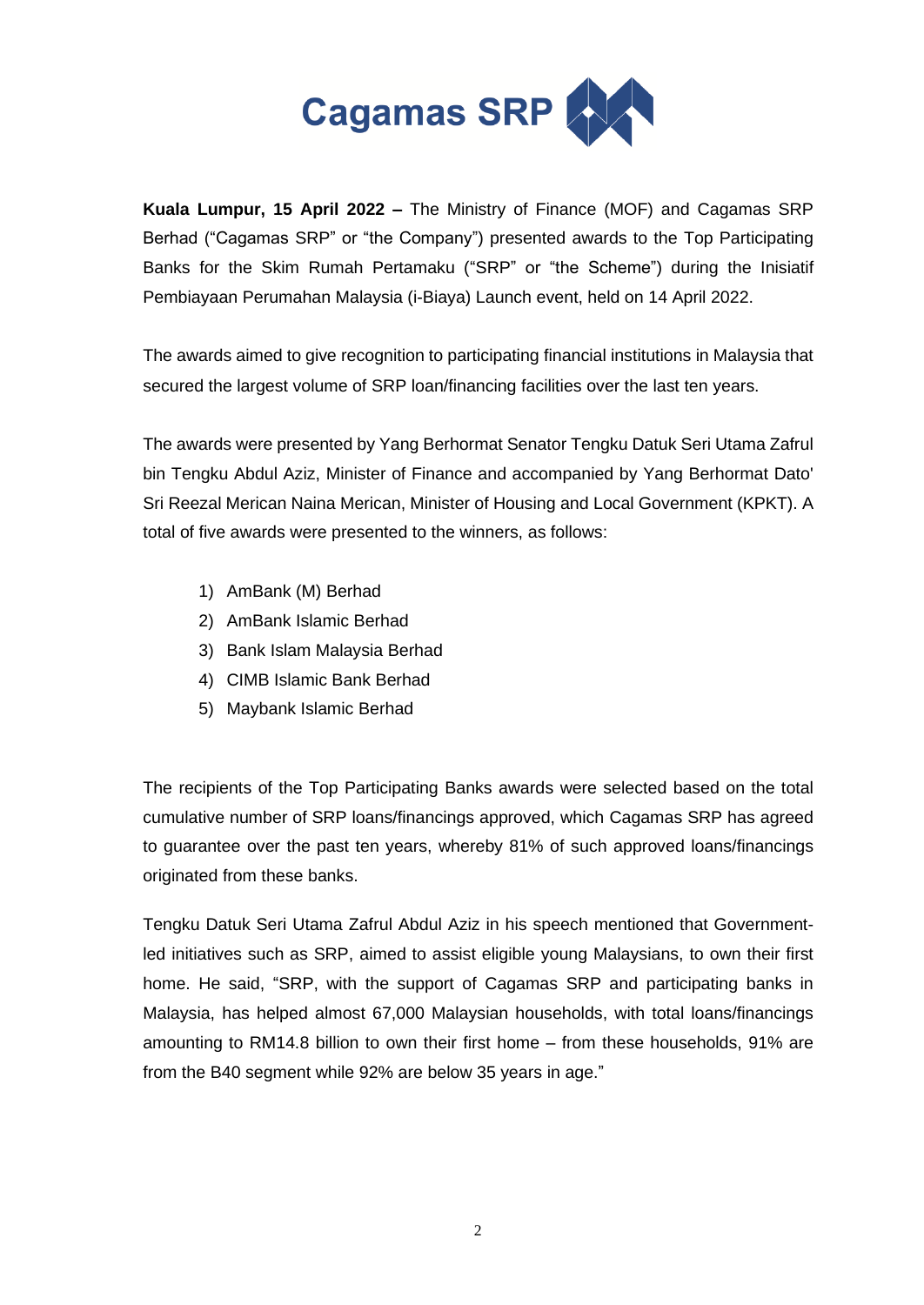

"With the launch of i-Biaya today, we aspire that the outreach of SRP will be further expanded to include the young, gig and lower-income categories, and is estimated to fund approximately 25,000 loans/financings with an estimated value of RM5.9 billion, to be approved in 2022", he added.

"Our sincere appreciation to the award recipients and we applaud them for their support in promoting home ownership among the youth segments. Cagamas SRP is pleased to be a part of the i-Biaya initiative by the Government and is looking towards more collaborations between the public and private sectors to improve and provide more affordable homes in Malaysia," said Datuk Chung.

The Government, through KPKT, introduced the Home Ownership Programme (HOPE) with i-Biaya as one of the four elements under HOPE. SRP, alongside other Government related financing schemes, is listed under the i-Biaya to assist potential house buyers, especially the younger generation, gain access to financing. KPKT mobilised HOPE to address issues in the housing ecosystem, including aspects of housing provision, financing, programme/ promotion and policy.

SRP is open to Malaysians with a gross monthly household income of not more than RM10,000 to purchase a property in either the primary or secondary markets, with a maximum value of RM500,000. Potential house buyers can apply for SRP home loans/financings from 26 participating banks in Malaysia. Further information about the SRP is available at [www.srp.com.my](http://www.srp.com.my/)